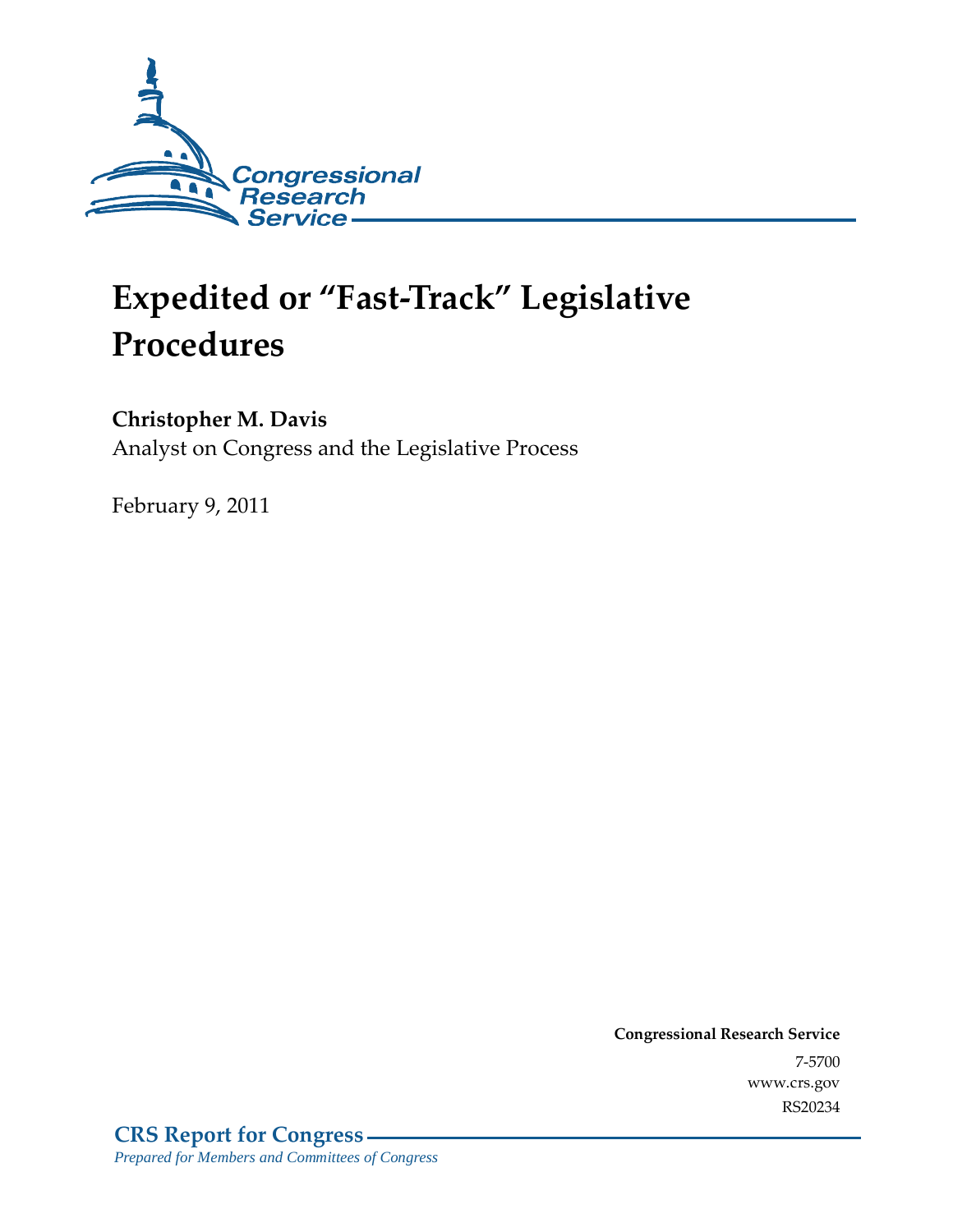xpedited or "fast-track" legislative procedures are special procedures that Congress adopts to promote timely committee and floor action on a specifically defined type of bill or resolution. For example, House and Senate consideration of budget resolutions and Improved are special procedures that Congress that Congress to promote timely committee and floor action on a specifically defined type of bills resolution. For example, House and Senate consideration of budget resolutions procedures in bills that are enacted into law—the Congressional Budget Act, as amended, and the Patient Protection and Affordable Care Act—instead of adopting them as part of the standing rules of the House or Senate. However, these procedures have the same force and effect that they would have if they were incorporated in the standing rules of the House or Senate.

The regular legislative procedures of the House and Senate can be time-consuming, and they provide no guarantee that every bill or resolution that is introduced will be considered quickly, or at all, in committee and on the floor. In fact, most bills are never considered, and only a small fraction are passed by the House and Senate and enacted into law.

Most of the time, most Representatives and Senators consider the slow and selective nature of the legislative process to be a virtue, in that it protects against enactment of new laws without adequate scrutiny and debate. Members sometimes decide in advance that it will be important for Congress to act expeditiously on certain kinds of measures. In these cases, Members devise special procedures that put those measures on a legislative fast track, and that protect them from being blocked or unduly delayed by the procedural obstacles that prevent most measures from completing all the stages of the legislative process.

In addition to the budget measures mentioned above, other kinds of bills and resolutions that Congress has singled out for special expedited consideration include resolutions relating to the use of U.S. armed forces (under the War Powers Act) and measures to implement international trade agreements (under the Trade Act of 1974, as amended). Other laws give Congress a limited opportunity to disapprove some action that an executive branch official has taken or proposes to take—perhaps within 30 or 60 days—by passing a joint resolution of disapproval. The *House Rules and Manual* includes the texts of expedited procedures applicable to the House in the section on "Legislative Procedures Enacted in Law."<sup>1</sup>

Fast-track procedures often include some or all of the following elements:

- a definition of the kinds of bills or resolutions to which the expedited procedures are to apply;
- mandatory introduction of such a measure, often promptly after the House and Senate receive a message that the President is required to submit;
- a requirement for the committee to which the measure is referred to report it within a certain number of days;
- provision for automatic discharge of a committee, or for a privileged motion to discharge, if the measure is not reported within a specified time;
- privileged access for the measure to the House and Senate floor for consideration;

1

<sup>&</sup>lt;sup>1</sup> U.S. Congress, House, *Constitution, Jefferson's Manual, and Rules of the House of Representatives*, H.Doc. 110-162, 110th Cong., 2nd sess. (Washington: GPO, 2009), §1130, pp. 1097-1266.